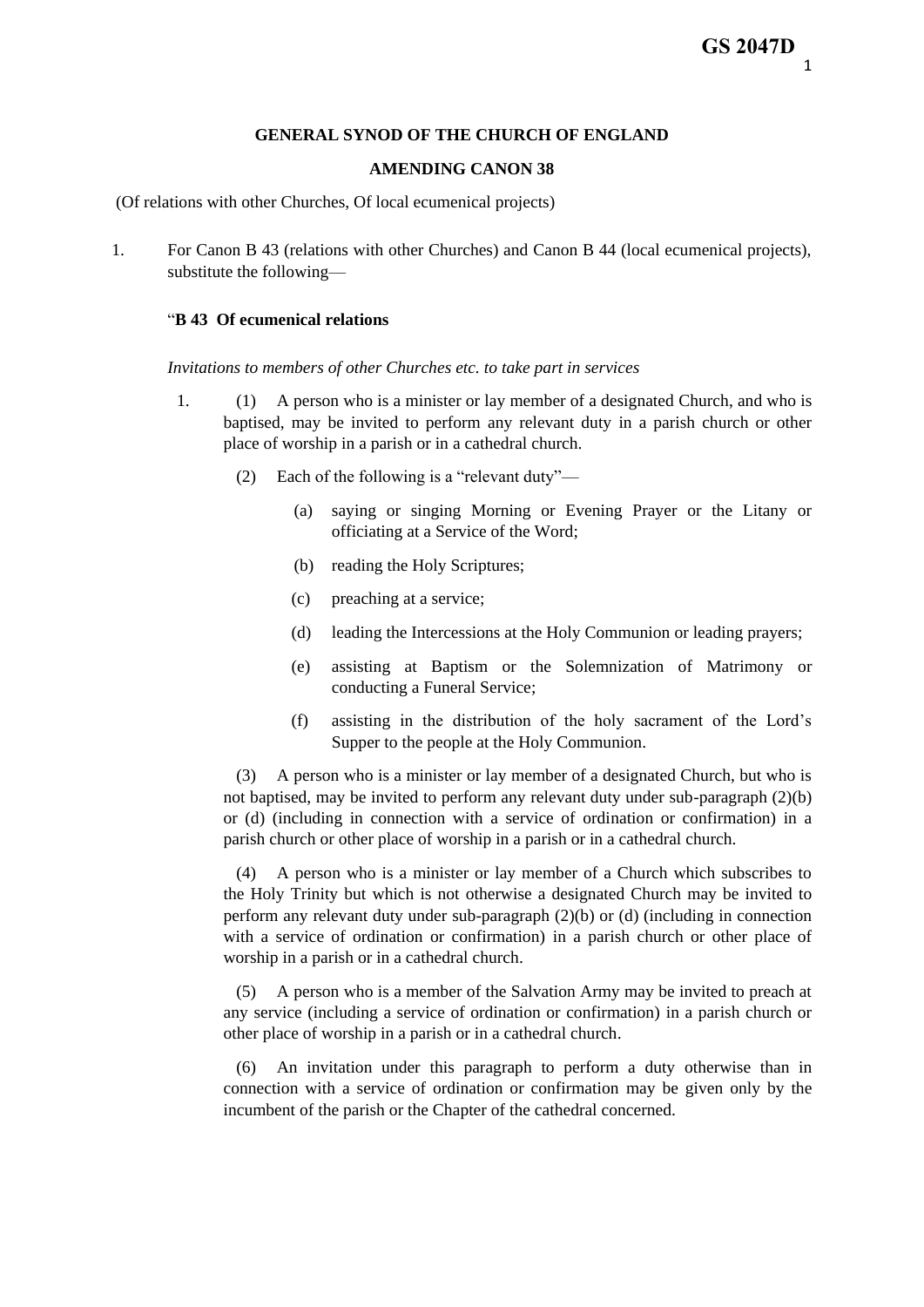(7) An invitation under this paragraph to perform a duty in connection with a service of ordination or confirmation may be given only by the bishop of the diocese in which the parish or cathedral church concerned is situated.

- (8) An invitation under this paragraph to perform a duty may be given only if—
	- (a) the invitee is authorised to perform a similar duty in his or her own Church,
	- (b) the incumbent, Chapter or bishop giving the invitation, having made such enquiries as are appropriate in all the circumstances, is satisfied that the invitee is of good standing, and
	- (c) in the case of an invitation to assist at Baptism or the Solemnization of Matrimony, the persons concerned have requested that the invitation be given or in the case of an invitation to conduct a Funeral Service, the persons concerned have given their consent.
- 2. (1) Where a bishop's mission order authorises a minister to exercise ministry in a place in which divine service, or in which any divine service, may be performed, a person of the description given in paragraph 1(1) may be invited to perform in that place any relevant duty within the meaning of paragraph 1(2).

 (2) An invitation under this paragraph may be given only by the leader or leaders of the mission initiative endorsed by the bishop's mission order.

*Invitations to members of other Churches to take part in joint worship etc.*

- 3. (1) Members of a designated Church may be invited—
	- (a) to take part in joint worship with the Church of England in a parish church or cathedral church, or
	- (b) to use a parish church or cathedral church for worship in accordance with the forms of the service and practice of the designated Church.

 (2) An invitation under this paragraph may be given only by the incumbent of the parish or the Chapter of the cathedral concerned.

- 4. (1) Where a bishop's mission order authorises the performance of divine service by virtue of subsection (13) of section 80 of the Mission and Pastoral Measure 2011, members of a designated Church may be invited—
	- (a) to take part in joint worship with the Church of England in a church, building or other place mentioned in that subsection, or
	- (b) to use a building of a kind mentioned in that subsection.

 (2) Where a bishop's mission order authorises the performance of any divine service by virtue of subsection (14) of that section, members of a designated Church may be invited to take part in joint worship with the Church of England in a church, building or other place mentioned in that subsection.

 (3) An invitation under this paragraph may be given only by the leader or leaders of the mission initiative endorsed by the bishop's mission order.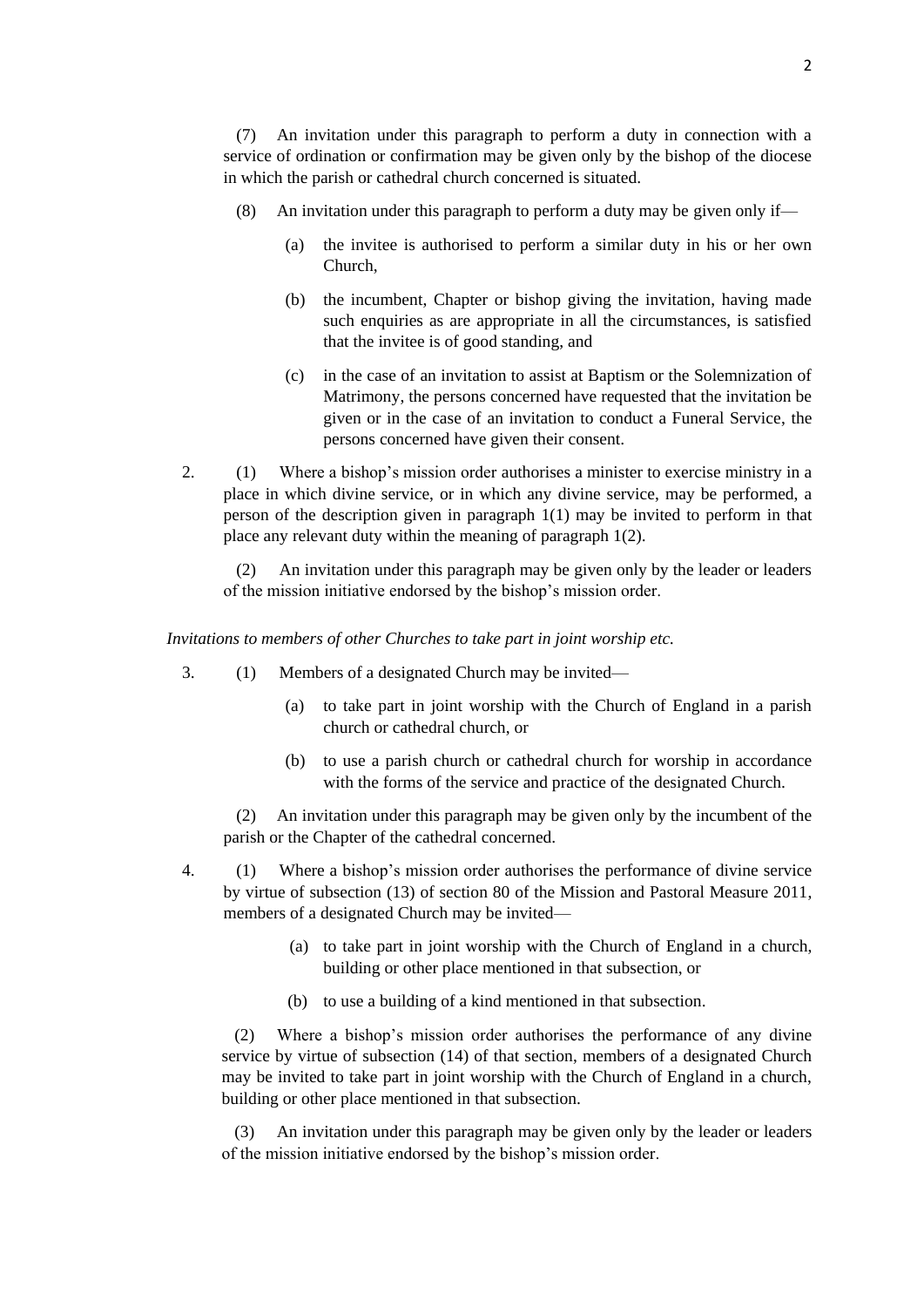#### *Invitations from other Churches to take part in services*

 5. (1) A relevant office-holder who accepts an invitation from a person authorised by a designated Church to take part in a service may perform in the course of that service any duty assigned to the office-holder if it is the same as or similar to a duty which the office-holder is authorised to perform in the Church of England.

 (2) Each of the following office-holders in the Church of England is a relevant office-holder—

- (a) a bishop;
- (b) a priest or deacon;
- (c) a deaconess, lay worker or reader.

 (3) A bishop or priest who is authorised under this paragraph to take part in the ordination or consecration of a minister of a designated Church may, despite that authorisation, not do anything which is a sign of the conferring of holy orders unless the designated Church is an episcopal Church with which the Church of England has established intercommunion.

 6. (1) Where there is a bishop's mission order, a relevant office-holder who accepts an invitation from a person authorised by a designated Church to take part in a service may perform in the course of that service any duty assigned to the office-holder if it is the same as or similar to a duty which the office-holder is authorised to perform in the Church of England.

 (2) Each of the following office-holders in the Church of England is a relevant office-holder—

- (a) a minister who is authorised by the bishop's mission order to exercise ministry in a place in which the minister does not hold office;
- (b) a deaconess, lay worker or reader who is authorised by the bishop's mission order to perform duties.

#### *Invitations under paragraphs 1 to 6*

- 7. (1) An invitation may not be given or accepted under paragraphs 1 to 6 unless—
	- (a) the approval of persons of such description as the Code of Practice may specify has been obtained, and
	- (b) such other conditions as the Code may specify in relation to the giving or acceptance of the invitation have been met.
	- (2) An approval required under sub-paragraph (1)—
		- (a) may not be given unless such conditions as the Code may specify have been met;
		- (b) must provide for such matters as the Code may specify;
		- (c) may be given generally or subject to such conditions as the approval may specify;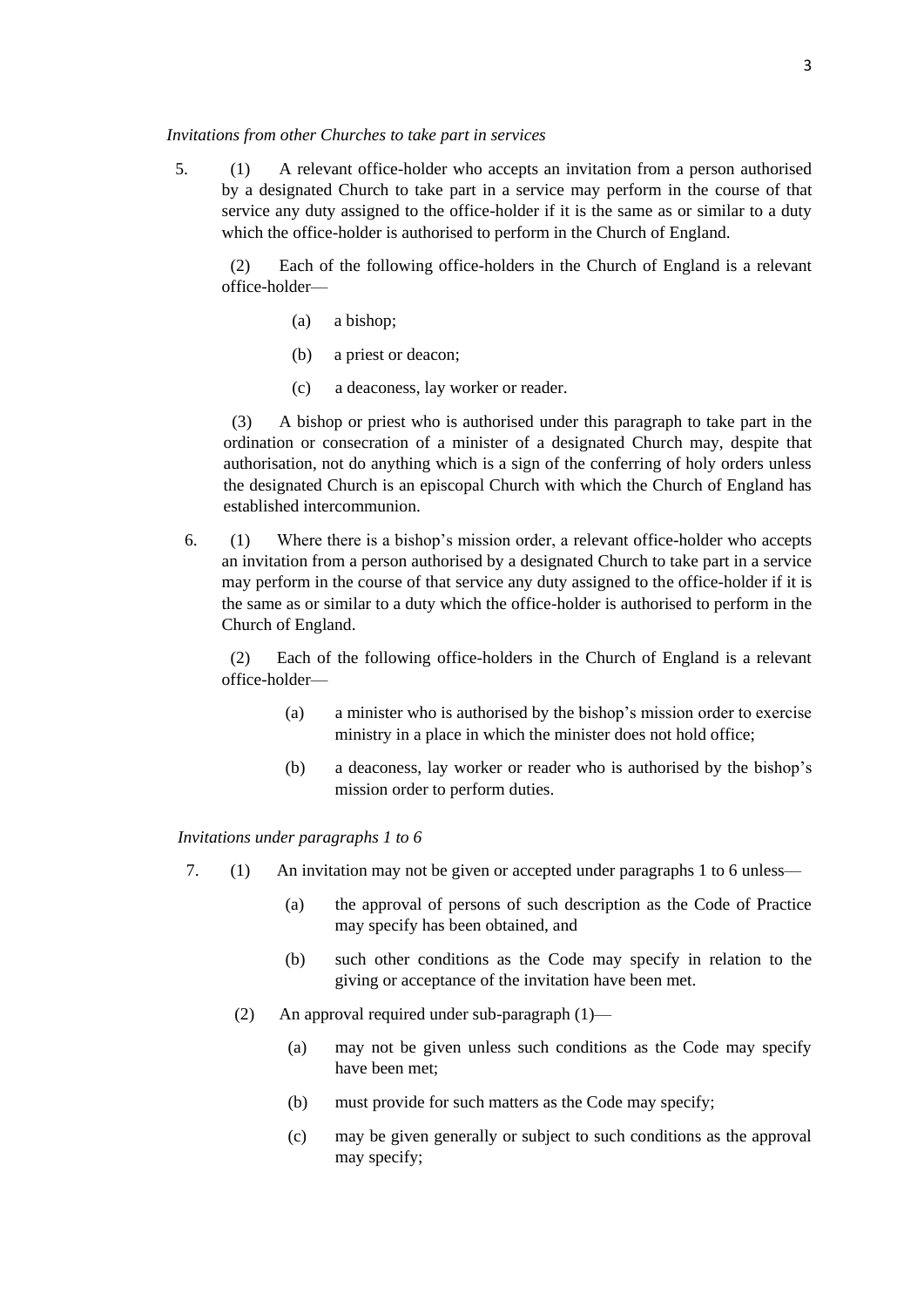- (d) may be given for an indefinite period, for such period as the approval may specify or for specified periods only;
- (e) may be renewed or revoked.

 (3) An approval required under sub-paragraph (1) must be in such form, and must be given in such manner, as the Code may specify.

(4) In a case within paragraph 5 or 6 of an invitation to preside at the Holy Communion, the approval of a person of a description specified under sub-paragraph (1) may not be given unless that person is satisfied that—

- (a) there are special circumstances which justify acceptance of the invitation, and
- (b) the rite and the elements to be used are not contrary to, or indicative of a departure from, the doctrine of the Church of England in any essential matter.

 (5) Where, in a case within paragraph 5, the approval of a person of a description specified under sub-paragraph (1) is withheld, the office-holder concerned may appeal to the bishop of the diocese in which the service is to take place.

 (6) If, on an appeal under sub-paragraph (5), the bishop decides, after considering the views of the office-holder and the person who withheld the approval, that the approval has been unreasonably withheld, the bishop—

- (a) may authorise the office-holder to take part in the service, and
- (b) if the bishop does so, must inform the person whose approval was withheld of the reasons for the decision.

#### *Local Ecumenical Co-operative schemes*

- 8. (1) This paragraph applies where a local ecumenical co-operative scheme is or is to be established—
	- (a) for the whole or part of one or more parishes (other than the parish of a cathedral church),
	- (b) for an area in which a cathedral church is situated (which includes, in the case of a cathedral church which is a parish church, the parish of that church),
	- (c) for an institution in respect of which a clerk in holy orders is licensed under section 2 of the Extra-Parochial Ministry Measure 1967, or
	- (d) in connection with a bishop's mission order.

(2) The bishop of the diocese or, in a case within sub-paragraph  $(1)(d)$ , the bishop or bishops making the order may enter into an agreement with the appropriate authority of each Church participating in the scheme in relation to the participation of the Church of England in the scheme.

 (3) Where the area of a local ecumenical co-operative scheme is extended to include the whole or part of a parish which was not previously included in the scheme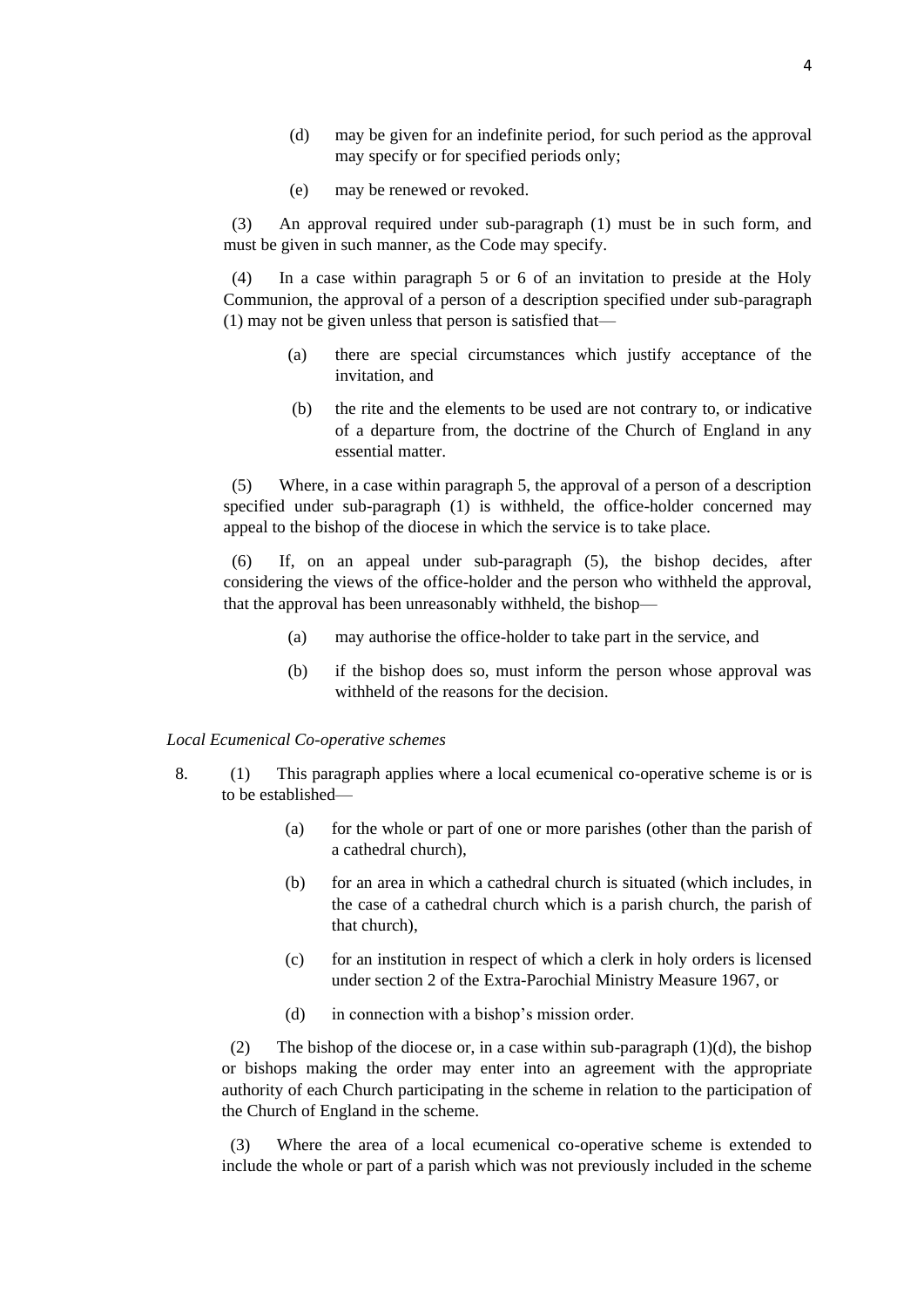(other than the parish of a cathedral church), the Church of England may not participate in the scheme in relation to that parish or part unless the bishop of the diocese has entered into an agreement to that effect.

 (4) An agreement under this paragraph has effect for such period as the agreement specifies, unless it is extended on one or more occasions in reliance on sub-paragraph (5) or revoked by either party in accordance with the agreement.

 (5) The duration of an agreement under this paragraph may from time to time be extended by an agreement entered into between the bishop of the diocese and the appropriate authority of each participating Church for such period as the agreement specifies.

- 9. Where a local ecumenical co-operative scheme is amended to include a Church or an additional congregation of a Church participating in the scheme, the Church of England may not continue to participate in the scheme unless—
	- (a) the bishop of the diocese has given agreement to the amendment, or
	- (b) if the area of the scheme comprises areas in different dioceses, the bishop of each diocese has given agreement to the amendment.
- 10. (1) Where a bishop has entered into an agreement under paragraph 8 or given agreement under paragraph 9, the bishop by an instrument in writing—
	- (a) may exercise any of the powers that the bishop has under paragraphs 1 to 6 of this Canon or under Canon B 14A or Canon B 40, and
	- (b) may make provision as to any of the following five matters.
	- (2) The first matter is the exercise of ministry—
		- (a) in a case within paragraph  $8(1)(a)$ , in the whole or part of the parish or parishes concerned by office-holders who are beneficed in or licensed to the parish or one or more of them;
		- (b) in a case within paragraph  $8(1)(b)$ , in the area concerned by officeholders who minister in or are licensed to the cathedral church;
		- (c) in a case within paragraph  $8(1)(c)$ , in the institution concerned by office-holders who are licensed in respect of that institution;
		- (d) in a case within paragraph  $8(1)(d)$ , in the area to which the mission initiative endorsed by the bishop's mission order applies by officeholders who are licensed in connection with the order.

 (3) The second matter is the authorisation of a minister of another Church participating in the scheme with the goodwill of the persons concerned to baptise in accordance with a rite authorised by that or another participating Church—

- (a) in a case within paragraph  $8(1)(a)$ , (b) or (c), in a place of worship of the Church of England in the area concerned;
- (b) in a case within paragraph  $8(1)(d)$ , in a place where divine service is authorised to be performed by the bishop's mission order.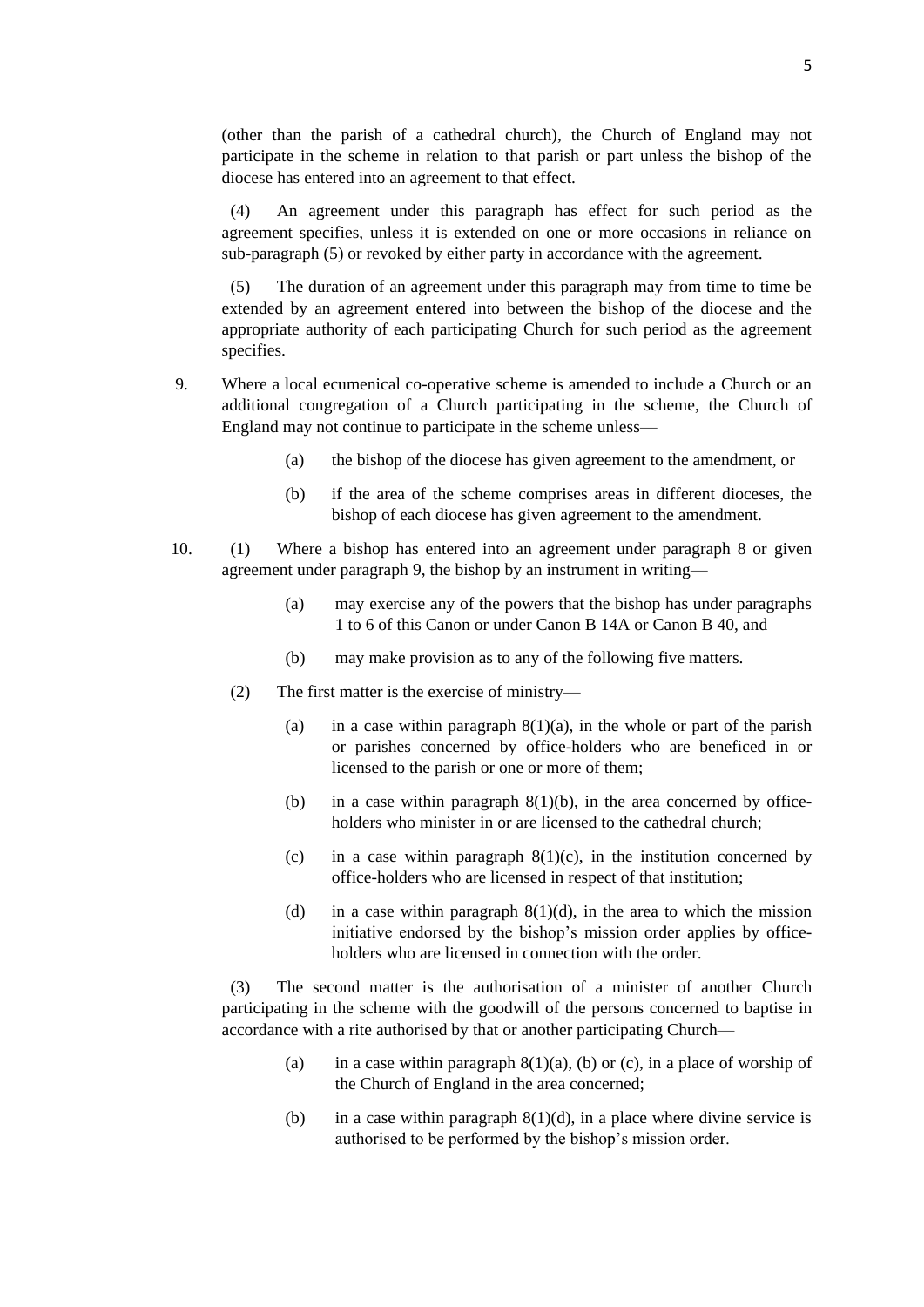(4) The third matter is the authorisation of a priest of the Church of England to preside at a service of Holy Communion in accordance with a rite authorised by another Church participating in the scheme—

- (a) in a case within paragraph  $8(1)(a)$ , (b) or (c), in a place of worship of the Church of England in the area concerned;
- (b) in a case within paragraph  $8(1)(d)$ , in a place where divine service is authorised to be performed by the bishop's mission order.

 (5) The fourth matter is the holding of joint services (including baptism and confirmation) with another Church participating in the scheme—

- (a) in a case within paragraph  $8(1)(a)$ , (b) or (c), in the area concerned;
- (b) in a case within paragraph  $8(1)(d)$ , in a place where divine service is authorised by the bishop's mission order to be performed.

 (6) The fifth matter is the authorisation of the holding of services of Holy Communion presided over by a minister of another Church participating in the scheme—

- (a) in a case within paragraph  $8(1)(a)$ , (b) or (c), in a place of worship of the Church of England in the area concerned;
- (b) in a case within paragraph  $8(1)(d)$ , in a place where divine service is authorised to be performed by the bishop's mission order.

 (7) In sub-paragraph (2), "office-holder" means a clerk in holy orders, deaconess, lay worker or reader.

11. (1) An instrument under paragraph 10 may not make provision to authorise a rite to be used in a service mentioned in sub-paragraph (4), (5) or (6) of that paragraph unless the bishop is satisfied that the rite and the elements to be used are not contrary to, or indicative of a departure from, the doctrine of the Church of England in any essential matter.

 (2) Where an instrument under paragraph 10 makes provision for the holding of a service under sub-paragraph (6) of that paragraph —

- (a) notice must, so far as practicable, be given on the preceding Sunday with an indication of the rite to be used and the Church to which the minister who is to preside belongs;
- (b) the service is not to be held out or taken as being a celebration of the Holy Communion according to the use of the Church of England, even if the form of service used follows a form authorised under Canon B1 or a substantially similar form;
- (c) no portion of the bread and wine consecrated at the service may be carried out in accordance with Canon B 37.2 except at the express wish of the sick communicant concerned;
- (d) carrying out a portion of bread and wine in reliance on paragraph (c) must be done during or immediately after the service or as soon as practicable on the same day.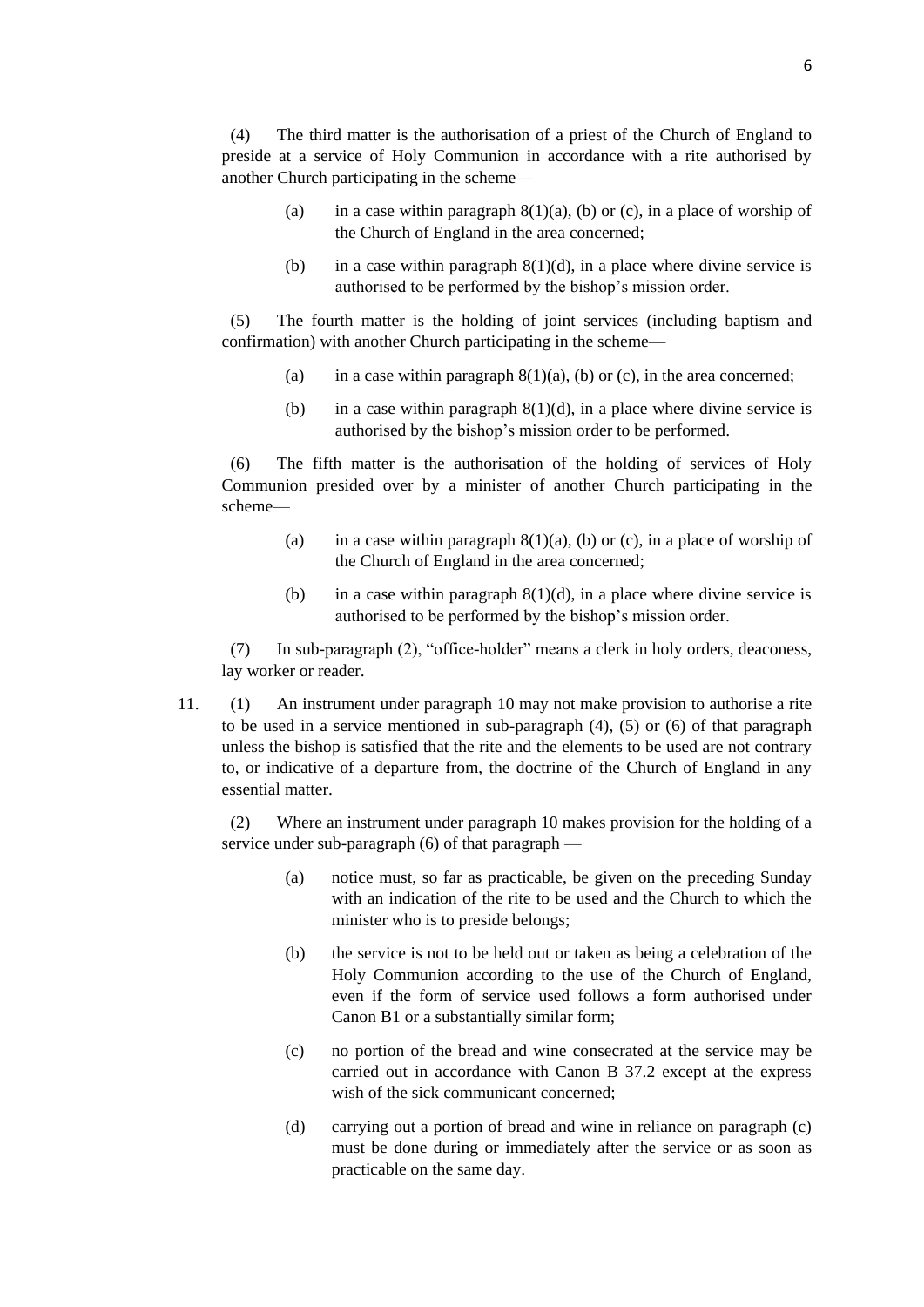(3) When acting under paragraph 10 or under an instrument under that paragraph, a bishop must ensure that public worship according to the rites of the Church of England is maintained with reasonable frequency.

 (4) When acting under Canon B 14A, by virtue of paragraph 10(1)(a), in relation to the celebration of the Holy Communion, the bishop must (in addition to complying with the requirements of that Canon) have regard to—

- (a) the duty imposed by Canon B 15.1 (duty of confirmed to receive Holy Communion regularly), and
- (b) the extent and frequency of the celebration of the Holy Communion according to the rites of the Church of England in neighbouring areas.

 (5) An instrument under paragraph 10 may be amended or revoked by a subsequent instrument made in the same manner.

 (6) A bishop may not make, amend or revoke an instrument under paragraph 10 unless the bishop has consulted persons of such description as the Code of Practice may specify.

 (7) This paragraph, so far as relating to cathedral churches, does not affect the requirements of Canon B 10 or Canon B 13.

- (8) Sub-paragraphs (3) and (4) do not apply in a case within paragraph  $8(1)(d)$ .
- 12. (1) A bishop may not enter into an agreement under paragraph 8 or give agreement under paragraph 9 unless the bishop—
	- (a) has consulted persons of such description as the Code of Practice may specify, and
	- (b) has obtained the approval of persons of such description as the Code may specify and the approval of—
		- (i) in a case within paragraph  $8(1)(a)$ , the parochial church council and incumbent of the parish concerned (or, if the scheme is to be established for the whole or part of more than one parish, of each parish concerned);
		- (ii) in a case within paragraph  $8(1)(b)$ , the chapter of the cathedral concerned.

 (2) A bishop may at any time revoke an agreement made under paragraph 8 or given under paragraph 9; but the bishop may not do so unless the bishop—

- (a) has given notice, of such period and in such manner as the Code may specify, of the proposed revocation, and
- (b) has consulted persons of such description as the Code may specify.

 (3) An agreement made under paragraph 8 or given under paragraph 9 must be in such form as the Code may specify.

 (4) The powers of a bishop under paragraphs 8 to 11 may be exercised only in respect of a local ecumenical co-operative scheme in which every other Church participating in the scheme is a designated Church.